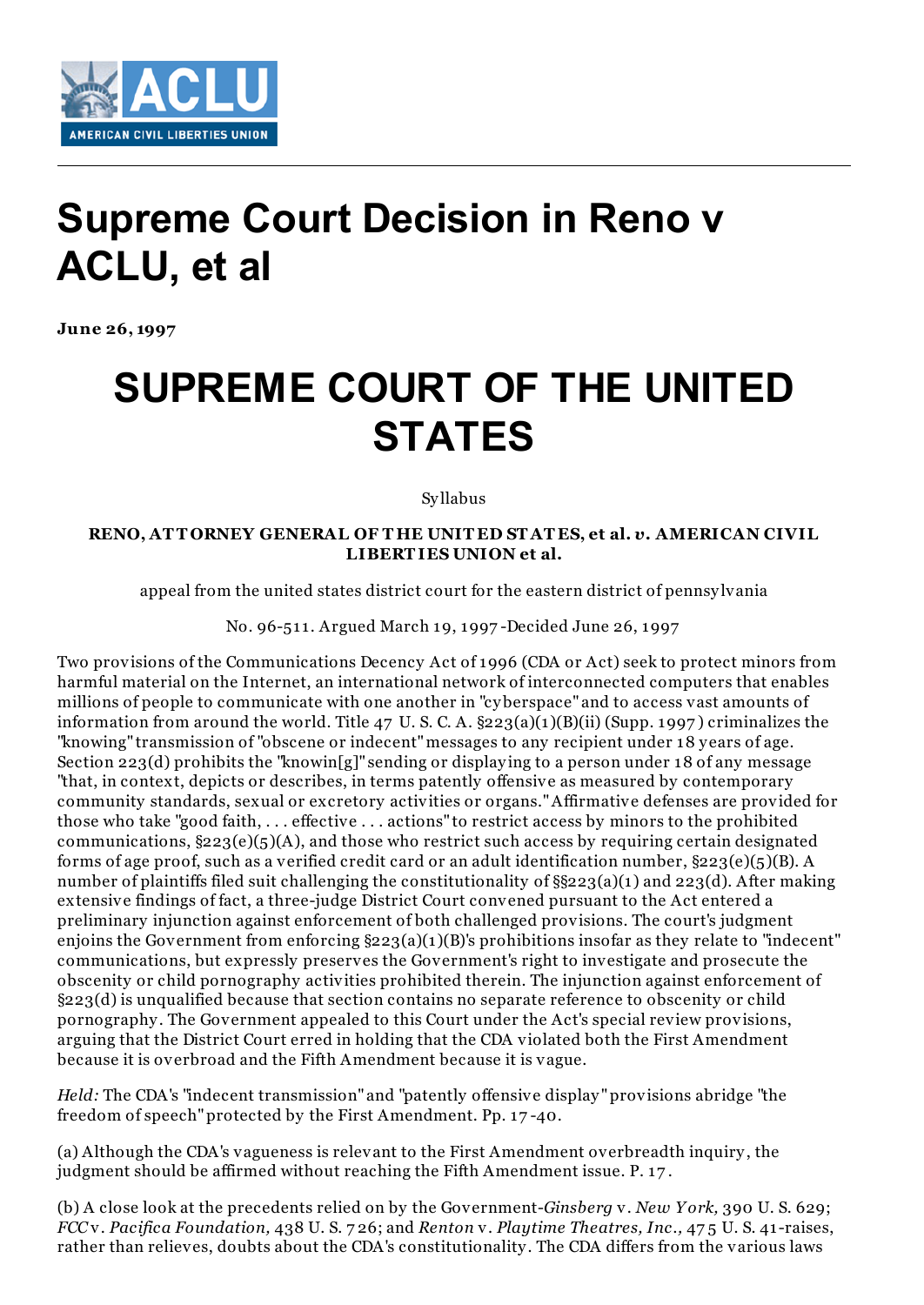and orders upheld in those cases in many ways, including that it does not allow parents to consent to their children's use of restricted materials; is not limited to commercial transactions; fails to provide any definition of "indecent" and omits any requirement that "patently offensive"material lack socially redeeming value; neither limits its broad categorical prohibitions to particular times nor bases them on an evaluation by an agency familiar with the medium's unique characteristics; is punitive; applies to a medium that, unlike radio, receives full First Amendment protection; and cannot be properly analy zed as a form of time, place, and manner regulation because it is a content-based blanket restriction on speech. These precedents, then, do not require the Court to uphold the CDA and are fully consistent with the application of the most stringent review of its provisions. Pp. 17-21.

(c) The special factors recognized in some of the Court's cases as justify ing regulation of the broadcast media-the history of extensive government regulation of broadcasting, see, *e.g., Red Lion Broadcasting Co.* v. *FCC,* 395 U. S. 367 , 399-400; the scarcity of available frequencies at its inception, see, *e.g., Turner Broadcasting System, Inc.* v. *FCC,* 512 U. S. 622, 637 -638; and its "invasive"nature, see *Sable Communications of Cal., Inc.* v. *FCC,* 492 U. S. 1 15, 128-are not present in cyberspace. Thus, these cases provide no basis for qualify ing the level of First Amendment scrutiny that should be applied to the Internet. Pp. 22-24.

(d) Regardless of whether the CDA is so vague that it violates the Fifth Amendment, the many ambiguities concerning the scope of its coverage render it problematic for First Amendment purposes. For instance, its use of the undefined terms "indecent" and "patently offensive"will provoke uncertainty among speakers about how the two standards relate to each other and just what they mean. The vagueness of such a content-based regulation, see, *e.g., Gentile* v. *State Bar of Nev.,* 501 U. S. 1030, coupled with its increased deterrent effect as a criminal statute, see, *e.g., Dombrowski* v. *Pfister,* 380 U. S. 47 9, raise special First Amendment concerns because of its obvious chilling effect on free speech. Contrary to the Government's argument, the CDA is not saved from vagueness by the fact that its "patently offensive" standard repeats the second part of the three-prong obscenity test set forth in *Miller* v. *California,* 413 U. S. 15, 24. The second *Miller* prong reduces the inherent vagueness of its own "patently offensive" term by requiring that the proscribed material be "specifically defined by the applicable state law." In addition, the CDA applies only to "sexual conduct,"whereas, the CDA prohibition extends also to "excretory activities" and "organs"of both a sexual and excretory nature. Each of *Miller*'s other two prongs also critically limits the uncertain sweep of the obscenity definition. Just because a definition including three limitations is not vague, it does not follow that one of those limitations, standing alone, is not vague. The CDA's vagueness undermines the likelihood that it has been carefully tailored to the congressional goal of protecting minors from potentially harmful materials. Pp. 24-28.

(e) The CDA lacks the precision that the First Amendment requires when a statute regulates the content of speech. Although the Government has an interest in protecting children from potentially harmful materials, see, *e.g., Ginsberg,* 390 U. S., at 639, the CDA pursues that interest by suppressing a large amount of speech that adults have a constitutional right to send and receive, see, *e.g., Sable, supra,* at 126. Its breadth is wholly unprecedented. The CDA's burden on adult speech is unacceptable if less restrictive alternatives would be at least as effective in achieving the Act's legitimate purposes. See, *e.g., Sable,* 492 U. S., at 126. The Government has not proved otherwise. On the other hand, the District Court found that currently available *user-based* software suggests that a reasonably effective method by which *parents* can prevent their children from accessing material which the *parents* believe is inappropriate will soon be widely available. Moreover, the arguments in this Court referred to possible alternatives such as requiring that indecent material be "tagged" to facilitate parental control, making exceptions for messages with artistic or educational value, providing some tolerance for parental choice, and regulating some portions of the Internet differently than others. Particularly in the light of the absence of any detailed congressional findings, or even hearings addressing the CDA's special problems, the Court is persuaded that the CDA is not narrowly tailored. Pp. 28-33.

(f) The Government's three additional arguments for sustaining the CDA's affirmative prohibitions are rejected. First, the contention that the Act is constitutional because it leaves open ample "alternative channels"of communication is unpersuasive because the CDA regulates speech on the basis of its content, so that a "time, place, and manner" analy sis is inapplicable. See, *e.g., Consolidated Edison Co. of N. Y .* v. *Public Serv. Comm'n of N. Y .,* 447 U. S. 530, 536. Second, the assertion that the CDA's "knowledge" and "specific person" requirements significantly restrict its permissible application to communications to persons the sender knows to be under 18 is untenable, given that most Internet forums are open to all comers and that even the strongest reading of the "specific person" requirement would confer broad powers of censorship, in the form of a "heckler's veto,"upon any opponent of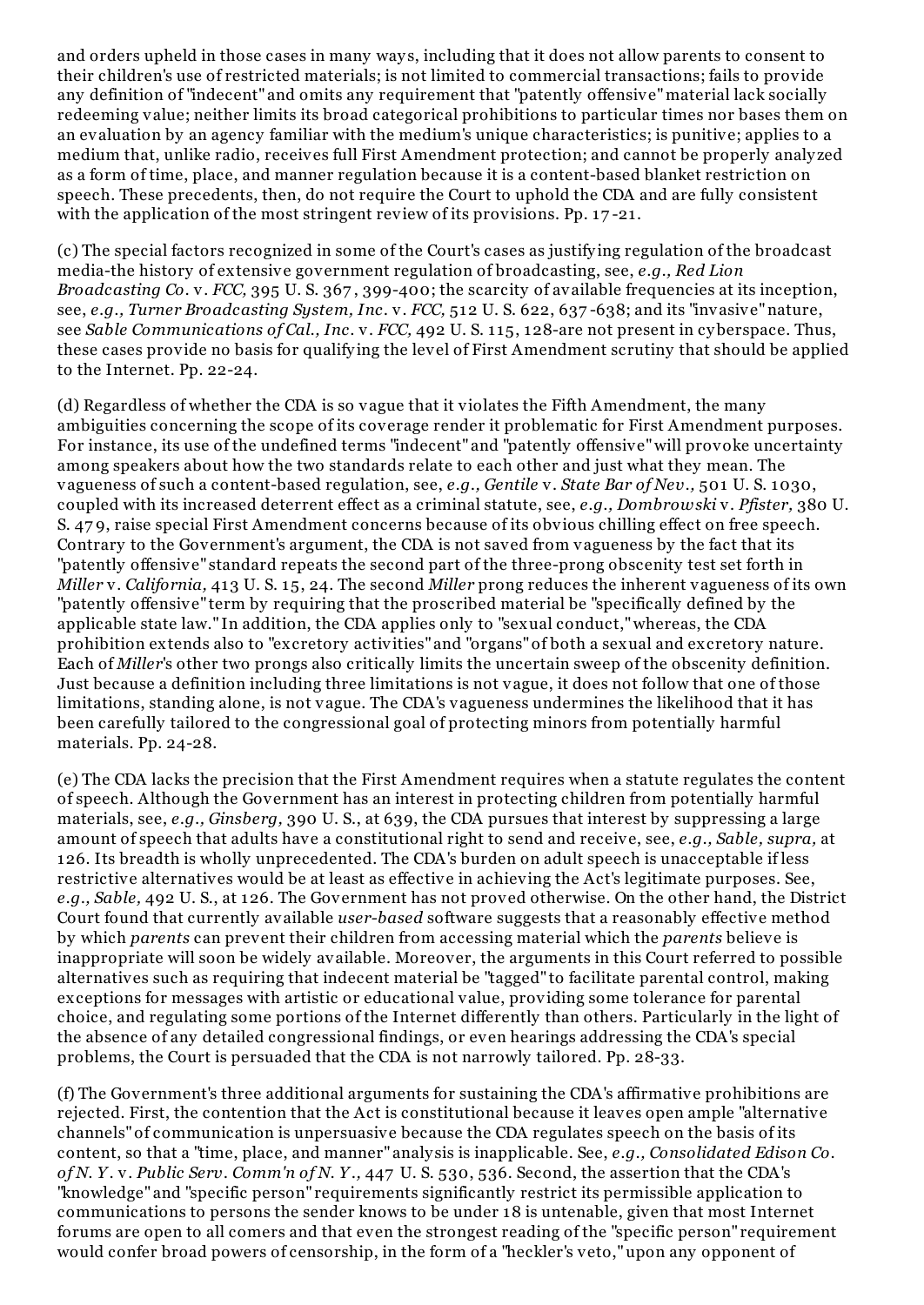indecent speech. Finally, there is no textual support for the submission that material having scientific, educational, or other redeeming social value will necessarily fall outside the CDA's prohibitions. Pp. 33- 35.

(g) The §223(e)(5) defenses do not constitute the sort of "narrow tailoring" that would save the CDA. The Government's argument that transmitters may take protective "good faith actio[n]"by "tagging" their indecent communications in a way that would indicate their contents, thus permitting recipients to block their reception with appropriate software, is illusory , given the requirement that such action be "effective": The proposed screening software does not currently exist, but, even if it did, there would be no way of knowing whether a potential recipient would actually block the encoded material. The Government also failed to prove that §223(b)(5)'s verification defense would significantly reduce the CDA's heavy burden on adult speech. Although such verification is actually being used by some commercial providers of sexually explicit material, the District Court's findings indicate that it is not economically feasible for most noncommercial speakers. Pp. 35-37 .

(h) The Government's argument that this Court should preserve the CDA's constitutionality by honoring its severability clause, §608, and by construing nonseverable terms narrowly , is acceptable in only one respect. Because obscene speech may be banned totally , see *Miller, supra,* at 18, and §223(a)'s restriction of "obscene" material enjoys a textual manifestation separate from that for "indecent" material, the Court can sever the term "or indecent" from the statute, leaving the rest of  $\S 223(a)$ standing. Pp. 37 -39.

(i) The Government's argument that its "significant" interest in fostering the Internet's growth provides an independent basis for upholding the CDA's constitutionality is singularly unpersuasive. The dramatic expansion of this new forum contradicts the factual basis underly ing this contention: that the unregulated availability of "indecent" and "patently offensive"material is driving people away from the Internet. P. 40.

929 F. Supp. 824, affirmed.

Stevens, J., delivered the opinion of the Court, in which Scalia, Kennedy , Souter, Thomas, Ginsburg, and Brey er, JJ., joined. O'Connor, J., filed an opinion concurring in the judgment in part and dissenting in part, in which Rehnquist, C. J., joined.

NOTICE: This opinion is subject to formal revision before publication in the preliminary print of the United States Reports. Readers are requested to notify the Reporter of Decisions, Supreme Court of the United States, Wash-ington, D.C. 20543, of any typographical or other formal errors, in order that corrections may be made before the preliminary print goes to press.

## SUPREME COURT OF THE UNITED **STATES**

No. 96-511

JANET RENO, ATTORNEY GENERAL OF THE UNITED STATES, et al., APPELLANTS *v.* AMERICAN CIVIL LIBERTIES UNION et al.

on appeal from the united states district court for the eastern district of pennsy lvania

[June 26, 1997 ]

Justice Stevens delivered the opinion of the Court.

At issue is the constitutionality of two statutory provisions enacted to protect minors from "indecent" and "patently offensive" communications on the Internet. Notwithstanding the legitimacy and importance of the congressional goal of protecting children from harmful materials, we agree with the three-judge District Court that the statute abridges "the freedom of speech"protected by the First Amendment.(1 )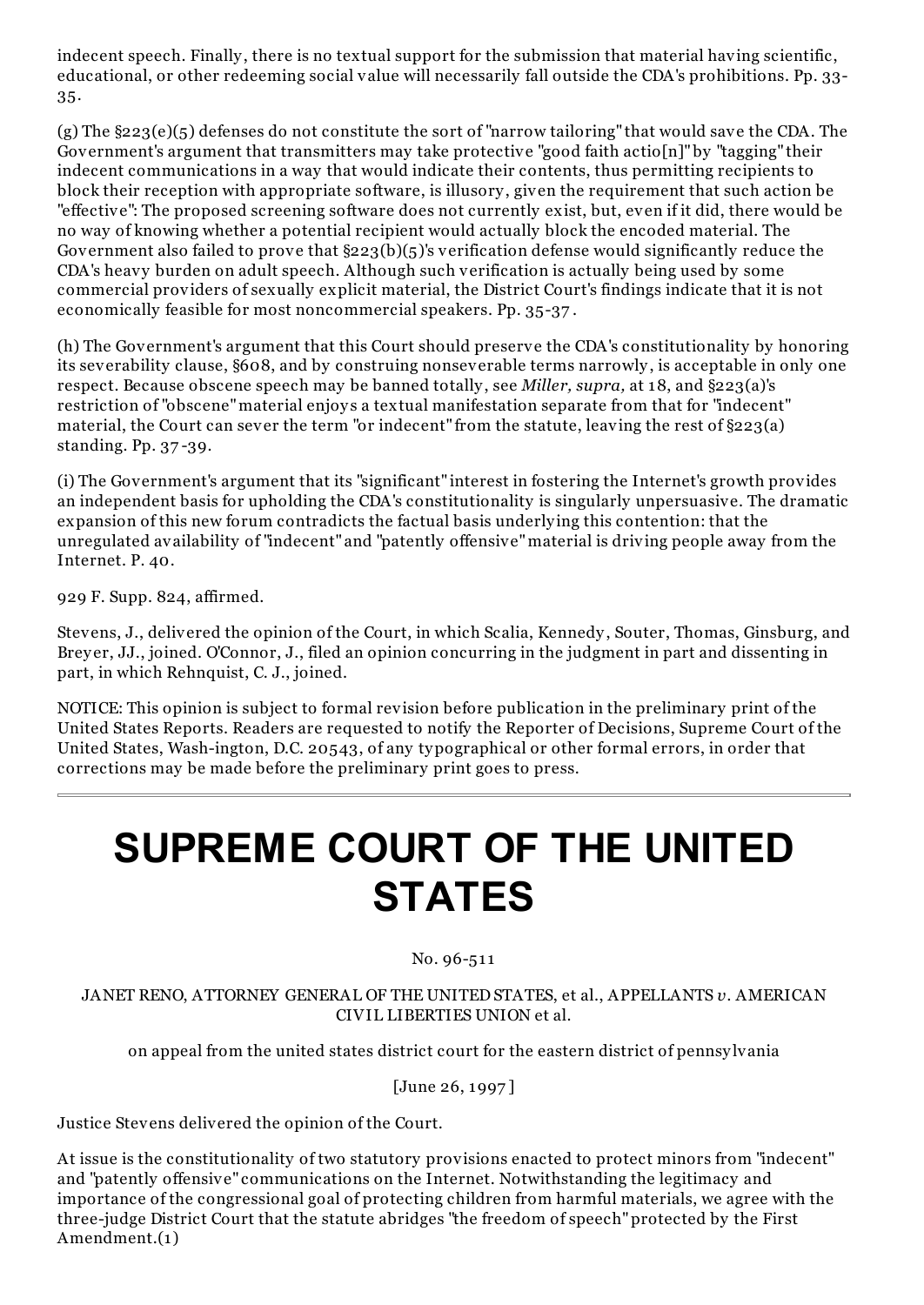The District Court made extensive findings of fact, most of which were based on a detailed stipulation prepared by the parties. See 929 F. Supp. 824, 830-849 (ED Pa. 1996).(2) The findings describe the character and the dimensions of the Internet, the availability of

sexually explicit material in that medium, and the problems confronting age verification for recipients of Internet communications. Because those findings provide the underpinnings for the legal issues, we begin with a summary of the undisputed facts.

#### *The Internet*

The Internet is an international network of interconnected computers. It is the outgrowth of what began in 1969 as a military program called "ARPANET,"(3) which was designed to enable computers operated by the military , defense contractors, and universities conducting defense-related research to communicate with one another by redundant channels even if some portions of the network were damaged in a war. While the ARPANET no longer exists, it provided an example for the development of a number of civilian networks that, eventually linking with each other, now enable tens of millions of people to communicate with one another and to access vast amounts of information from around the world. The Internet is "a unique and wholly new medium of worldwide human communication."(4)

The Internet has experienced "extraordinary growth."(5) The number of "host" computers-those that store information and relay communications-increased from about 300 in 1981 to approximately 9,400,000 by the time of the trial in 1996. Roughly 60% of these hosts are located in the United States. About 40 million people used the Internet at the time of trial, a number that is expected to mushroom to 200 million by 1999.

Individuals can obtain access to the Internet from many different sources, generally hosts themselves or entities with a host affiliation. Most colleges and universities provide access for their students and faculty; many corporations provide their employees with access through an office network; many communities and local libraries provide free access; and an increasing number of storefront "computer coffee shops"provide access for a small hourly fee. Several major national "online services" such as America Online, CompuServe, the Microsoft Network, and Prodigy offer access to their own extensive proprietary networks as well as a link to the much larger resources of the Internet. These commercial online services had almost 12 million individual subscribers at the time of trial.

Anyone with access to the Internet may take advantage of a wide variety of communication and information retrieval methods. These methods are constantly evolving and difficult to categorize precisely . But, as presently constituted, those most relevant to this case are electronic mail ("e-mail"), automatic mailing list services ("mail exploders," sometimes referred to as "listservs"), "newsgroups," "chat rooms," and the "World Wide Web."All of these methods can be used to transmit text; most can transmit sound, pictures, and moving video images. Taken together, these tools constitute a unique medium-known to its users as "cyberspace"-located in no particular geographical location but available to anyone, anywhere in the world, with access to the Internet.

E-mail enables an individual to send an electronic message-generally akin to a note or letter-to another individual or to a group of addressees. The message is generally stored electronically , sometimes waiting for the recipient to check her "mailbox" and sometimes making its receipt known through some type of prompt. A mail exploder is a sort of e-mail group. Subscribers can send messages to a common e-mail address, which then forwards the message to the group's other subscribers. Newsgroups also serve groups of regular participants, but these postings may be read by others as well. There are thousands of such groups, each serving to foster an exchange of information or opinion on a particular topic running the gamut from, say , the music of Wagner to Balkan politics to AIDS prevention to the Chicago Bulls. About 100,000 new messages are posted every day . In most newsgroups, postings are automatically purged at regular intervals. In addition to posting a message that can be read later, two or more individuals wishing to communicate more immediately can enter a chat room to engage in real-time dialogue-in other words, by typing messages to one another that appear almost immediately on the others' computer screens. The District Court found that at any given time "tens of thousands of users are engaging in conversations on a huge range of subjects."(6) It is "no exaggeration to conclude that the content on the Internet is as diverse as human thought."(7 )

The best known category of communication over the Internet is the World Wide Web, which allows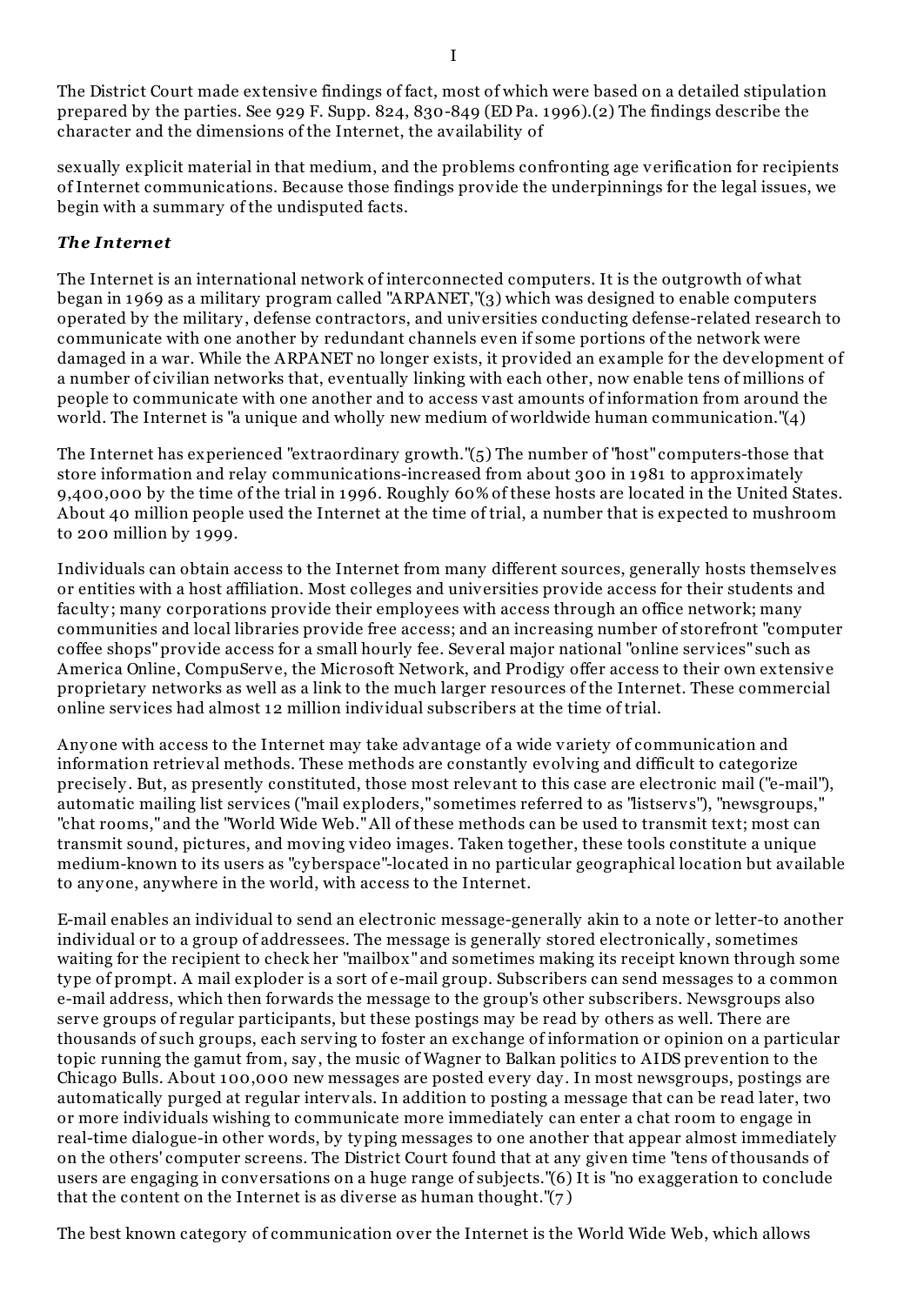users to search for and retrieve information stored in remote computers, as well as, in some cases, to communicate back to designated sites. In concrete terms, the Web consists of a vast number of documents stored in different computers all over the world. Some of these documents are simply files containing information. However, more elaborate documents, commonly known as Web "pages," are also prevalent. Each has its own address-"rather like a telephone number."(8) Web pages frequently contain information and sometimes allow the viewer to communicate with the page's (or "site's") author. They generally also contain "links" to other documents created by that site's author or to other (generally ) related sites. Typically , the links are either blue or underlined text-sometimes images.

Navigating the Web is relatively straightforward. A user may either type the address of a known page or enter one or more keywords into a commercial "search engine" in an effort to locate sites on a subject of interest. A particular Web page may contain the information sought by the "surfer,"or, through its links, it may be an avenue to other documents located anywhere on the Internet. Users generally explore a given Web page, or move to another, by clicking a computer "mouse"on one of the page's icons or links. Access to most Web pages is freely available, but some allow access only to those who have purchased the right from a commercial provider. The Web is thus comparable, from the readers' viewpoint, to both a vast library including millions of readily available and indexed publications and a sprawling mall offering goods and services.

From the publishers' point of view, it constitutes a vast platform from which to address and hear from a world-wide audience of millions of readers, viewers, researchers, and buy ers. Any person or organization with a computer connected to the Internet can "publish" information. Publishers include government agencies, educational institutions, commercial entities, advocacy groups, and individuals. (9) Publishers may either make their material available to the entire pool of Internet users, or confine access to a selected group, such as those willing to pay for the privilege. "No single organi zation controls any membership in the Web, nor is there any centralized point from which individual Web sites or services can be blocked from the Web."(10)

#### *Sexually Explicit Material*

Sexually explicit material on the Internet includes text, pictures, and chat and "extends from the modestly titillating to the hardest-core."(1 1 ) These files are created, named, and posted in the same manner as material that is not sexually explicit, and may be accessed either deliberately or unintentionally during the course of an imprecise search. "Once a provider posts its content on the Internet, it cannot prevent that content from entering any community ."(12) Thus, for example, "when the UCR/California Museum of Photography posts to its Web site nudes by Edward Weston and Robert Mapplethorpe to announce that its new exhibit will travel to Baltimore and New Y ork City , those images are available not only in Los Angeles, Baltimore, and New Y ork City , but also in Cincinnati, Mobile, or Beijing-wherever Internet users live. Similarly , the safer sex instructions that Critical Path posts to its Web site, written in street language so that the teenage receiver can understand them, are available not just in Philadelphia, but also in Provo and Prague."(13)

Some of the communications over the Internet that originate in foreign countries are also sexually explicit.(14)

Though such material is widely available, users seldom encounter such content accidentally . "A document's title or a description of the document will usually appear before the document itself . . . and in many cases the user will receive detailed information about a site's content before he or she need take the step to access the document. Almost all sexually explicit images are preceded by warnings as to the content."(15) For that reason, the "odds are slim" that a user would enter a sexually explicit site by accident.(16) Unlike communications received by radio or television, "the receipt of information on the Internet requires a series of affirmative steps more deliberate and directed than merely turning a dial. A child requires some sophistication and some ability to read to retrieve material and thereby to use the Internet unattended."(17 )

Sy stems have been developed to help parents control the material that may be available on a home computer with Internet access. A sy stem may either limit a computer's access to an approved list of sources that have been identified as containing no adult material, it may block designated inappropriate sites, or it may attempt to block messages containing identifiable objectionable features. "Although parental control software currently can screen for certain suggestive words or for known sexually explicit sites, it cannot now screen for sexually explicit images."(18) Nevertheless, the evidence indicates that "a reasonably effective method by which parents can prevent their children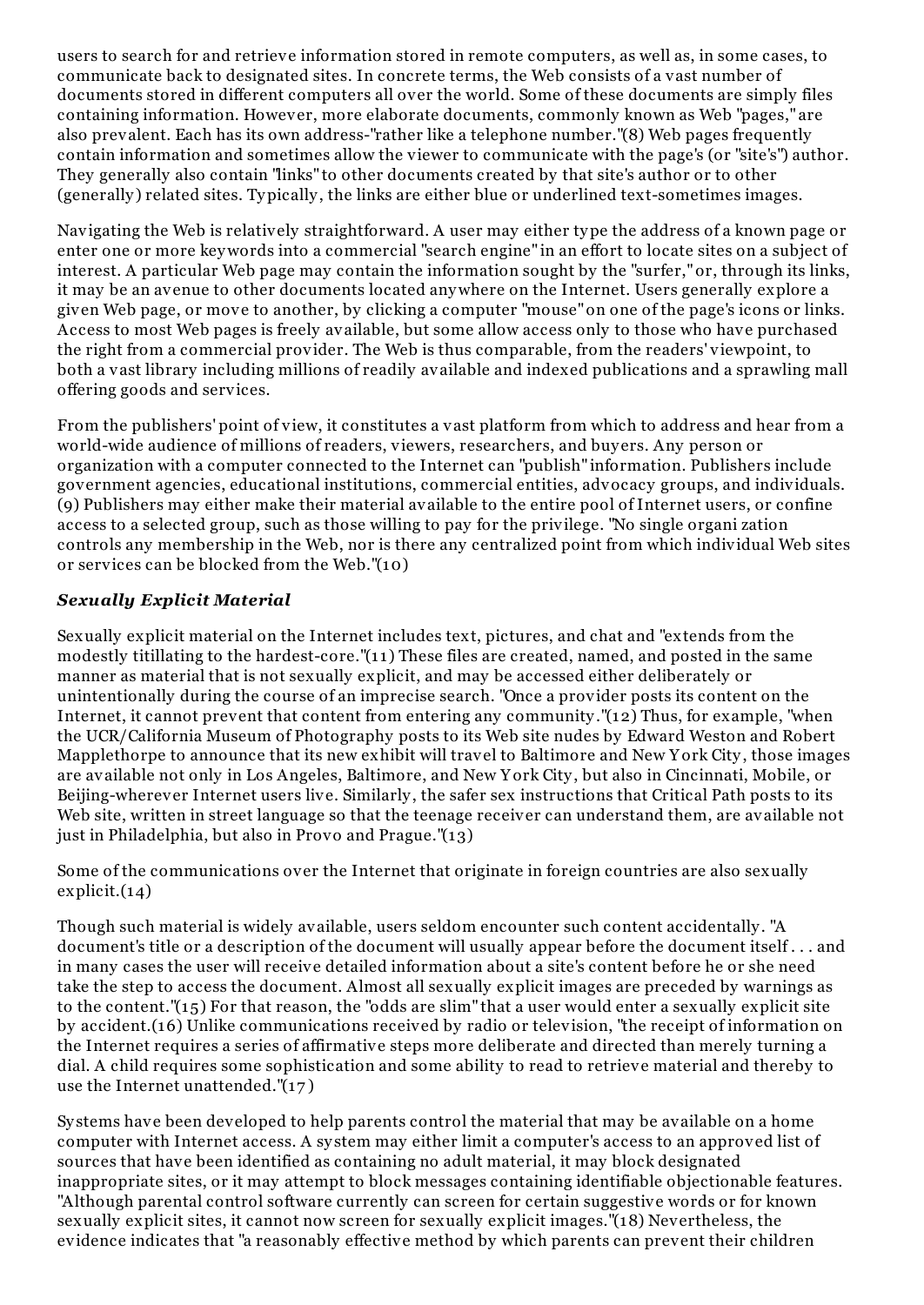from accessing sexually explicit and other material which parents may believe is inappropriate for their children will soon be available."(19)

#### *Age Verification*

The problem of age verification differs for different uses of the Internet. The District Court categorically determined that there "is no effective way to determine the identity or the age of a user who is accessing material through e-mail, mail exploders, newsgroups or chat rooms."(20) The Government offered no evidence that there was a reliable way to screen recipients and participants in such fora for age. Moreover, even if it were technologically feasible to block minors' access to newsgroups and chat rooms containing discussions of art, politics or other subjects that potentially elicit "indecent"or "patently offensive" contributions, it would not be possible to block their access to that material and "still allow them access to the remaining content, even if the overwhelming majority of that content was not indecent."(21 )

Technology exists by which an operator of a Web site may condition access on the verification of requested information such as a credit card number or an adult password. Credit card verification is only feasible, however, either in connection with a commercial transaction in which the card is used, or by payment to a verification agency . Using credit card possession as a surrogate for proof of age would impose costs on non-commercial Web sites that would require many of them to shut down. For that reason, at the time of the trial, credit card verification was "effectively unavailable to a substantial number of Internet content providers." *Id.,* at 846 (finding 102). Moreover, the imposition of such a requirement "would completely bar adults who do not have a credit card and lack the resources to obtain one from accessing any blocked material."(22)

Commercial pornographic sites that charge their users for access have assigned them passwords as a method of age verification. The record does not contain any evidence concerning the reliability of these technologies. Even if passwords are effective for commercial purveyors of indecent material, the District Court found that an adult password requirement would impose significant burdens on noncommercial sites, both because they would discourage users from accessing their sites and because the cost of creating and maintaining such screening sy stems would be "beyond their reach."(23)

In sum, the District Court found:

"Even if credit card verification or adult password verification were implemented, the Government presented no testimony as to how such sy stems could ensure that the user of the password or credit card is in fact over 18. The burdens imposed by credit card verification and adult password verification sy stems make them effectively unavailable to a substantial number of Internet content providers." *Ibid.* (finding 107 ).

II

The Telecommunications Act of 1996, Pub. L. 104-104, 1 10 Stat. 56, was an unusually important legislative enactment. As stated on the first of its 103 pages, its primary purpose was to reduce regulation and encourage "the rapid deployment of new telecommunications technologies."The major components of the statute have nothing to do with the Internet; they were designed to promote competition in the local telephone service market, the multichannel video market, and the market for over-the-air broadcasting. The Act includes seven Titles, six of which are the product of extensive committee hearings and the subject of discussion in Reports prepared by Committees of the Senate and the House of Representatives. By contrast, Title V-known as the "Communications Decency Act of 1996" (CDA)-contains provisions that were either added in executive committee after the hearings were concluded or as amendments offered during floor debate on the legislation. An amendment offered in the Senate was the source of the two statutory provisions challenged in this case.(24) They are informally described as the "indecent transmission"provision and the "patently offensive display " provision.(25)

The first, 47 U. S. C. A. §223(a) (Supp. 1997 ), prohibits the knowing transmission of obscene or indecent messages to any recipient under 18 y ears of age. It provides in pertinent part:

"(a) Whoever-

"(1 ) in interstate or foreign communications-